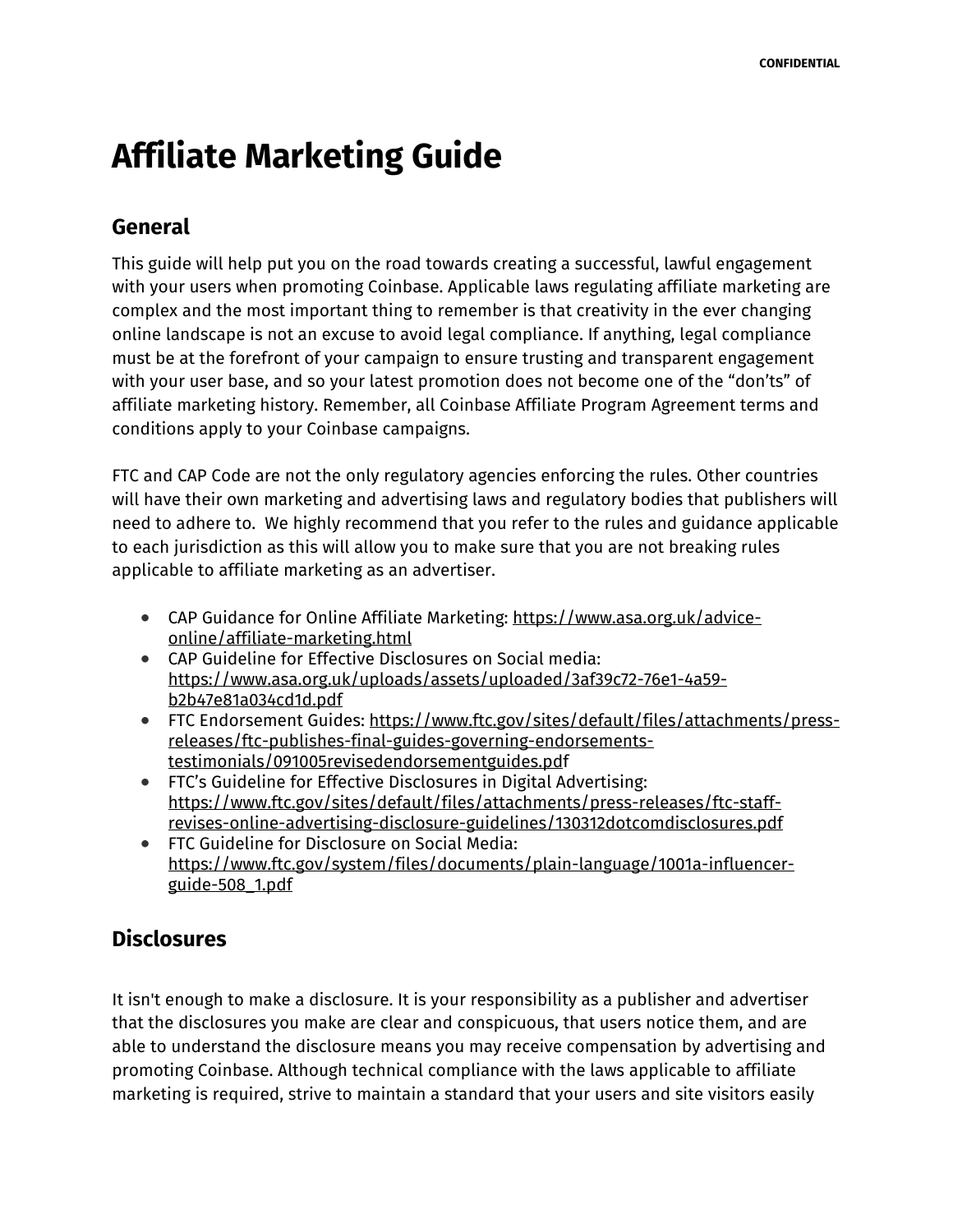understand the relationship between you and Coinbase. Ultimately, clear and conspicuous disclosures improve the user experience, because they help users understand the nature of the media and content they are consuming.

#### **A special note when advertising in the United Kingdom**:

- **All ads** in the UK must include the following disclaimer:
	- "Cryptocurrency is not regulated by the UK Financial Conduct Authority and is not subject to protection under the UK Financial Services Compensation Scheme or within the scope of jurisdiction of the UK Financial Ombudsman Service. Investing in cryptocurrency comes with risk and cryptocurrency may gain in value, or lose some or all value. Capital gains tax may be applicable to profits from cryptocurrency sales."
- All ads in the UK that reference **crypto pricing and/or FOMO messaging** should include:
	- "Content is for informational purposes and is not investment advice. Past performance is not indicative of future results. Investing in cryptocurrency comes with risk.", **in addition** to the above disclaimer.
- **Note:** These guidelines will likely change in Q3 of 2022, when we expect the FCA regulations come into effect.

#### **Disclosures for Social Media**

| Do's                                                                                                                                                                                                                                                                                                                                                                                                                          | <b>Don'ts</b>                                                                                                                                                                                                                                                                                                                                                                                                                          |
|-------------------------------------------------------------------------------------------------------------------------------------------------------------------------------------------------------------------------------------------------------------------------------------------------------------------------------------------------------------------------------------------------------------------------------|----------------------------------------------------------------------------------------------------------------------------------------------------------------------------------------------------------------------------------------------------------------------------------------------------------------------------------------------------------------------------------------------------------------------------------------|
| Make your disclosure using hashtags<br>like #ad, #advertisement,<br>#sponsored, or #promotion.<br>Place your disclosure at the very<br>beginning of your post<br>Include written disclosures (e.g. #ad)<br>at the beginning of the video<br>description (including video stories)<br>within your photo content, in<br>addition to the post description. For<br>videos or live streams, also include<br>an audible disclosure. | Put your disclosure at the bottom of<br>a post or mix in middle of other<br>hashtags<br>Only rely on tagging the advertiser or<br>$\bullet$<br>the platform to disclose on your<br>behalf.<br>Make it difficult for your audience to<br>$\bullet$<br>know you're being compensated by<br>Coinbase<br>Only include a disclosure on your<br>$\bullet$<br>video content or photo content if you<br>can also add it to a post description. |

#### **Disclosures for Editorials, Blogs and Other Non-Social Content**

| Do's                                 | Don'ts                                 |
|--------------------------------------|----------------------------------------|
| • Prominent: Ensure your disclosure  | • Put the disclosure at the footer of  |
| appears 'above the fold' meaning the | your site, or in an inconspicuous spot |
| user doesn't have to scroll down to  | (i.e. middle of the page on the side,  |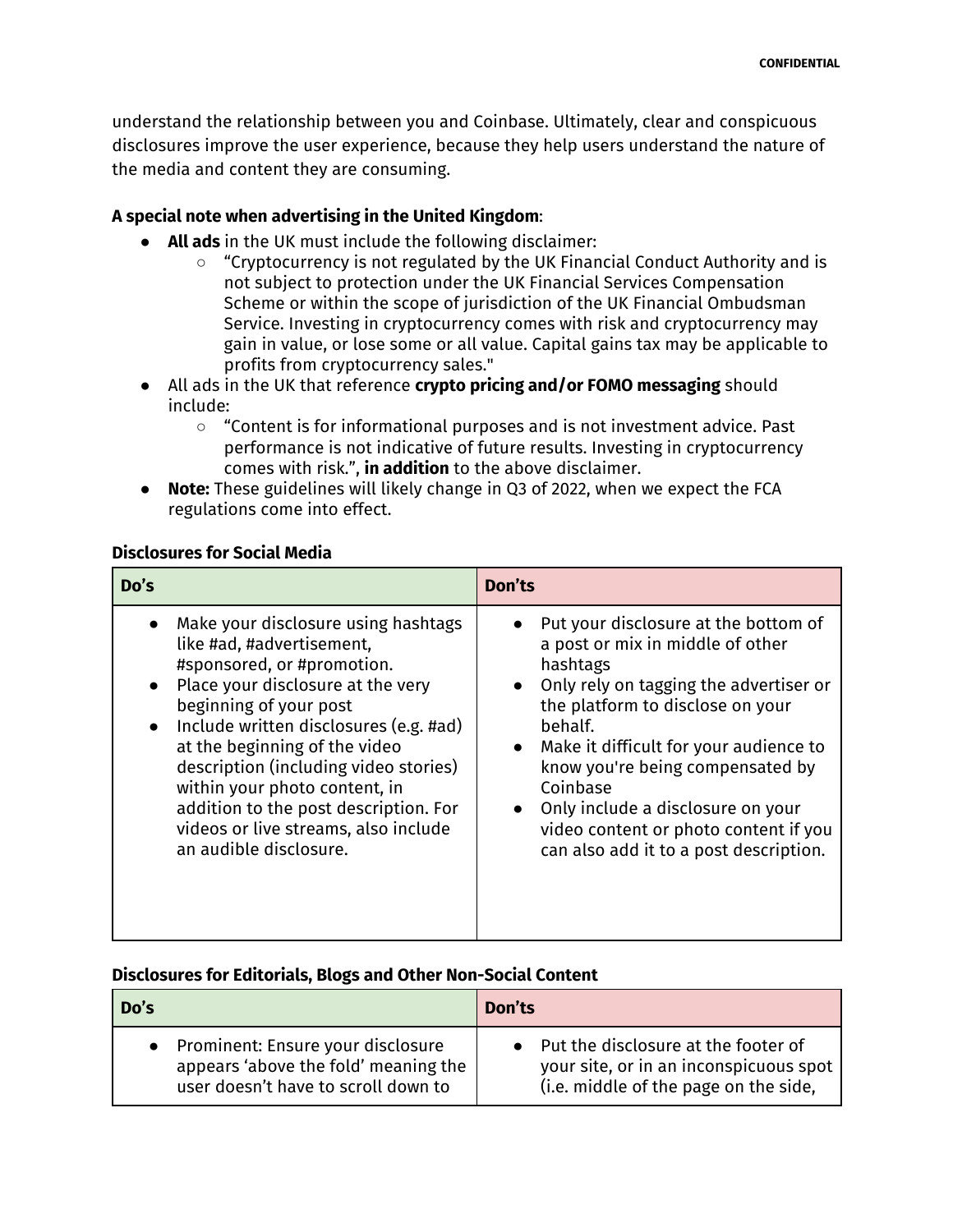see it. In addition, make the disclosure stand out visually so your user has every opportunity to see it. And, make sure it's easy to read (e.g. contrasting text colors with page background color).

- Proximate: Put your disclosure near the relevant content (e.g. posting, statement, or endorsement) that causes you to have to make a disclosure. At a minimum the disclosure should be on every page that contains affiliate link(s).
- If hyperlinking to a disclosure page, ensure the link itself is prominent and proximate. For example, make the link a color that stands out to the user.

bottom of post, etc.). In addition, don't bury your disclosure in an "About Us," "Terms of Service," "Privacy Policy" or other similar section.

- Put in color or font that is difficult to read (i.e. light gray on white background)
- Only put a disclosure on your home page, on a disclosure page, or a link to one in your footer
- Make your disclosure tough to understand
- Only state 'we use affiliate links'

# **Geographic Restrictions**

Coinbase's products and services are not available in every country or in every state, territory, or province within a given country. While it's understandable that certain users in restricted areas may access generally available content, any targeted marketing campaigns which promotes Coinbase, including sending links related to Coinbase, must not be directed within the below prohibited jurisdictions. This list of restricted countries was last updated in December 2021 and may continue to be updated from time to time.

- **North America**: State of Hawaii (United States), Mexico
- **Latin America and the Caribbean**: British Virgin Islands, Bermuda, Cayman Islands, Colombia, Costa Rica, Dominican Republic, Ecuador, Granada, Guatemala, Jamaica, Peru, Saint Lucia, and Uruguay
- **Europe**: Andorra, Austria, France, Gibraltar, Guernsey, Monaco, Netherlands, and Norway
- **Africa and the Middle East**: Afghanistan, Algeria, Bahrain, Belarus, Côte d'Ivoire, Crimea, Djibouti, Egypt, Ethiopia, Georgia, Guinea-Bissau, Iraq, Israel, Jordan, Kuwait, Lebanon, Lesotho, Liberia, Macedonia, Mauritania, Morocco, Namibia, Niger, Qatar, Russia, Saudi Arabia, Senegal, Seychelles, South Sudan, Sudan, Syrian Arab Republic, Tanzania, Tunisia, and United Arab Emirates
- **Asia Pacific, Central Asia and Japan**: Australia, Bangladesh, China, Hong Kong, India, Indonesia, Macau, Malaysia, Mongolia, Myanmar, Philippines, Republic of Korea, Taiwan, Thailand, Uzbekistan, and Vietnam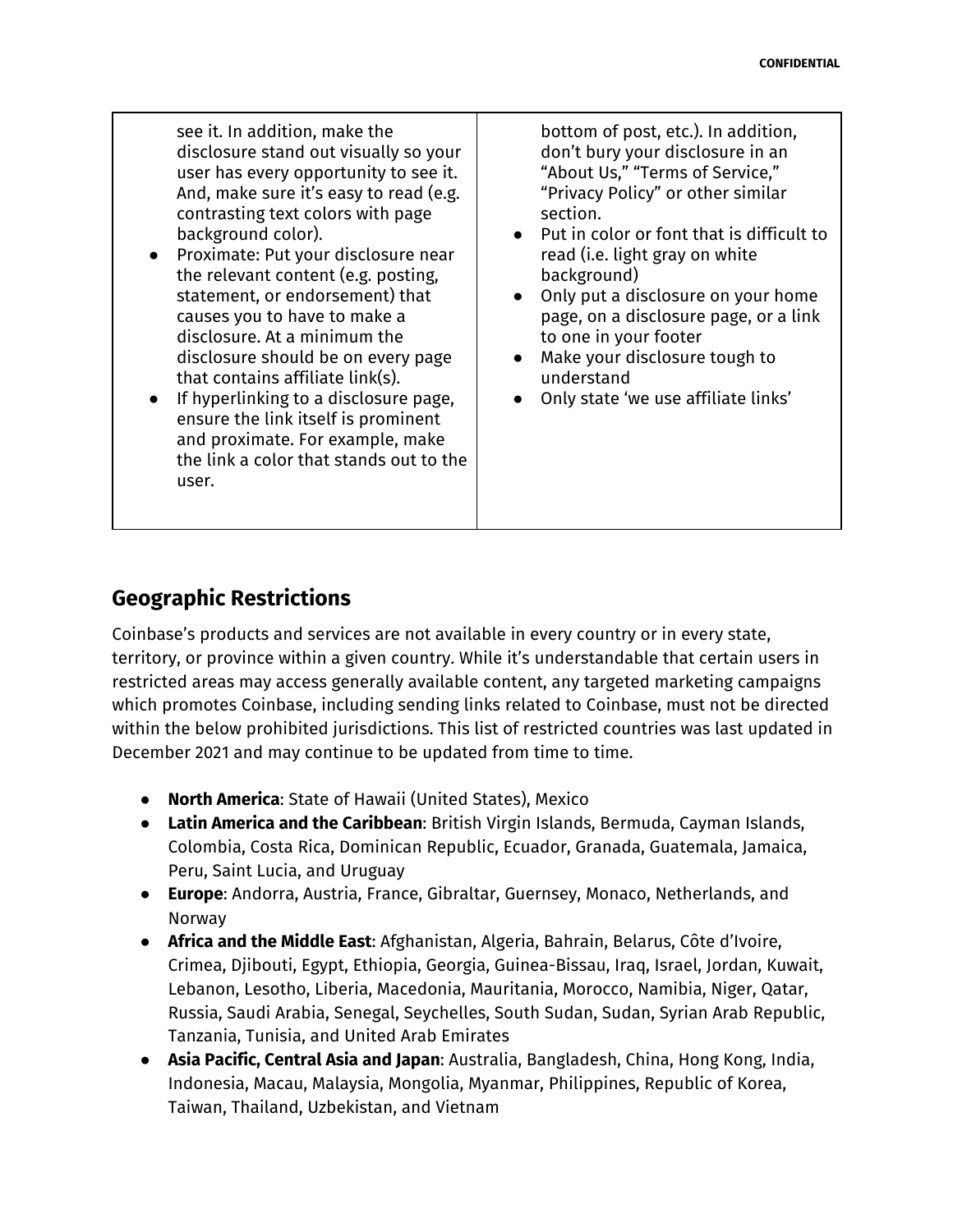● **Other**: any jurisdiction in which trading and/or usage of cryptocurrency or digital assets is prohibited, or any country or jurisdiction subject to embargo or sanctions by the U.S. Government ("Sanctioned Jurisdictions"), including, without limitation, Cuba, Iran, North Korea, Northern Sudan and Syria (or any additional country or jurisdiction added to this list by Coinbase from time to time, in its sole discretion, with notice to you).

### **Offers/Incentives**

As a Coinbase Affiliate, you may decide to provide an incentive or offer directly to your user base. You are permitted to make direct incentives or offers to your users so long as you: (i) communicate clearly the incentive or offer is coming from you and not Coinbase, and (ii) ensure the incentive or offer is presented accurately and includes any required disclosures, relevant information, and/or terms and conditions as provided below. If you wish to run an offer or incentive which differs from the categories of offers or which does not use the disclosures exactly as listed below, you must contact Coinbase for its prior written approval before publishing the offer or incentive.

| requisité actions required to be engible for the free reward. |                                                                                                                                                                                                                                                                                                                                                                                                                                                                                                                                                                                                                                   |                                                                                                                                                                                                                                                                                                                                                                                                                                                                                                                                                                                                                                                                                                                                                                                                                                                  |  |
|---------------------------------------------------------------|-----------------------------------------------------------------------------------------------------------------------------------------------------------------------------------------------------------------------------------------------------------------------------------------------------------------------------------------------------------------------------------------------------------------------------------------------------------------------------------------------------------------------------------------------------------------------------------------------------------------------------------|--------------------------------------------------------------------------------------------------------------------------------------------------------------------------------------------------------------------------------------------------------------------------------------------------------------------------------------------------------------------------------------------------------------------------------------------------------------------------------------------------------------------------------------------------------------------------------------------------------------------------------------------------------------------------------------------------------------------------------------------------------------------------------------------------------------------------------------------------|--|
| <b>Type of Offer</b>                                          | <b>Guidelines for Offer</b>                                                                                                                                                                                                                                                                                                                                                                                                                                                                                                                                                                                                       | <b>Applicable Disclosures</b>                                                                                                                                                                                                                                                                                                                                                                                                                                                                                                                                                                                                                                                                                                                                                                                                                    |  |
| Currently<br>Available<br>Coinbase<br><b>Offer</b>            | Use the exact language Coinbase<br>$\bullet$<br>uses to promote its offer. For<br>example, if Coinbase's website or<br>ads state "Get \$5 in Bitcoin when<br>you sign up for Coinbase" you must<br>use this exact language in your<br>promotion of this offer.<br>Use the exact disclosure language<br>$\bullet$<br>Coinbase uses applicable to that<br>offer.<br>Ensure your disclosures are used<br>in accordance with the guidance in<br>the Disclosures section.<br>Ensure that you only promote a<br>$\bullet$<br>Coinbase offer while the Coinbase<br>offer is live and valid. Remove any<br>promotion of an expired offer. | For the offer which promotes<br>receiving an amount of Bitcoin<br>upon signing up with Coinbase,<br>use the following disclosure:<br>"After your photo ID is verified. BTC will be<br>added to your portfolio. Limited time offer.<br>Offer available to new users who have not<br>previously verified their identification. Offer<br>not available to new users who were referred<br>to Coinbase through the Referral Program or<br>who have previously opened an account<br>using different contact information. Coinbase<br>may update the conditions for eligibility at<br>any time."<br>For the offer which promotes<br>receiving an amount of Bitcoin<br>upon making a user's first trade<br>with Coinbase, use the following<br>disclosure:<br>"After your first trade, BTC will be added to<br>your portfolio. Limited time offer. Offer |  |

Note: Any offer or incentive which uses the word "free" must clearly communicate the requisite actions required to be eligible for the free reward.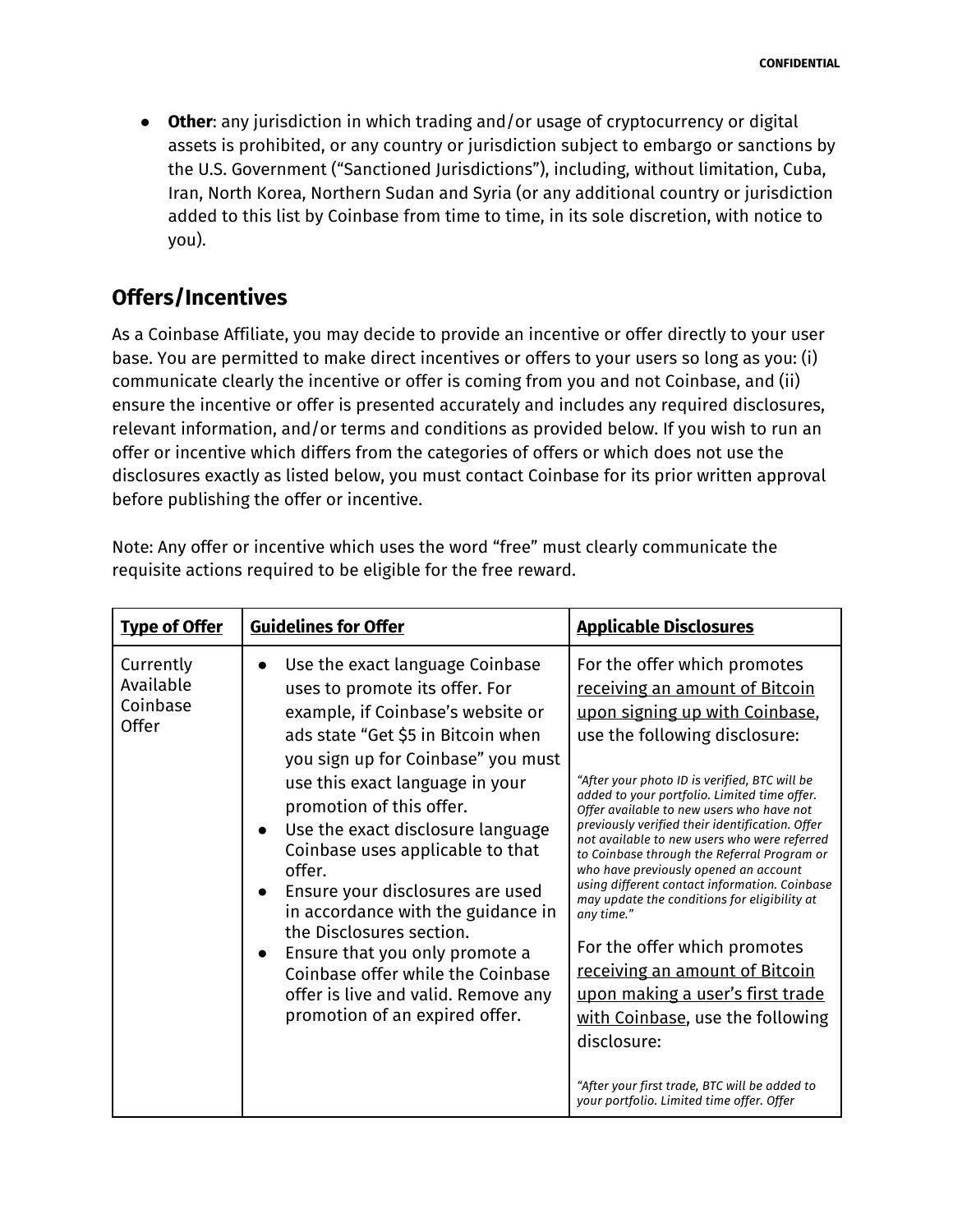| Currently<br>Available                       | Follow all guidelines above<br>$\bullet$<br>applicable to promoting a                                                                                                                                                                                                   | available to new users who have not<br>previously made a crypto purchase on<br>Coinbase. Offer not available to new users<br>who were referred to Coinbase through the<br>Referral Program or who have previously<br>opened an account using different contact<br>information. Coinbase may update the<br>conditions for eligibility at any time."<br>For the offer which promotes<br>the amount of reward earning<br>potential through the Coinbase<br><b>Earn product, use the following</b><br>disclosure:<br>"Limited while supplies last and amounts<br>offered for each quiz may vary. Must verify ID<br>to be eligible and complete quiz to earn.<br>Users may only earn once per quiz. Coinbase<br>reserves the right to cancel the Earn offer at<br>any time."<br>The same disclosures<br>applicable to the Coinbase |
|----------------------------------------------|-------------------------------------------------------------------------------------------------------------------------------------------------------------------------------------------------------------------------------------------------------------------------|-------------------------------------------------------------------------------------------------------------------------------------------------------------------------------------------------------------------------------------------------------------------------------------------------------------------------------------------------------------------------------------------------------------------------------------------------------------------------------------------------------------------------------------------------------------------------------------------------------------------------------------------------------------------------------------------------------------------------------------------------------------------------------------------------------------------------------|
| Coinbase<br>Offer Plus an<br>Affiliate Offer | Coinbase offer<br>Make clear that the Affiliate offer is<br>separate and distinct from the<br>Coinbase offer<br>Make clear that Coinbase will<br>provide the benefits of the<br>Coinbase offer and the Affiliate will<br>provide the benefits of the Affiliate<br>offer | offer<br>Disclosures based on the<br>Affiliate offer                                                                                                                                                                                                                                                                                                                                                                                                                                                                                                                                                                                                                                                                                                                                                                          |
| Affiliate Offer<br>Only                      | Make clear the Affiliate offer is coming<br>from and offered by the Affiliate and<br>not from Coinbase                                                                                                                                                                  | Any disclosure deemed<br>necessary by the Affiliate to<br>ensure compliance with legal<br>requirements and the<br>Disclosures section in these<br>guidelines                                                                                                                                                                                                                                                                                                                                                                                                                                                                                                                                                                                                                                                                  |

#### **Content**

## **General Content Guidelines**

Coinbase desires to maintain its brand and image in the marketplace. To do that, we rely on our affiliates to ensure the promotion of Coinbase is in a similar form and fashion to how Coinbase promotes itself. If you choose to make statements or claims about Coinbase, or a Coinbase product or service, make sure the statement or claim is something that Coinbase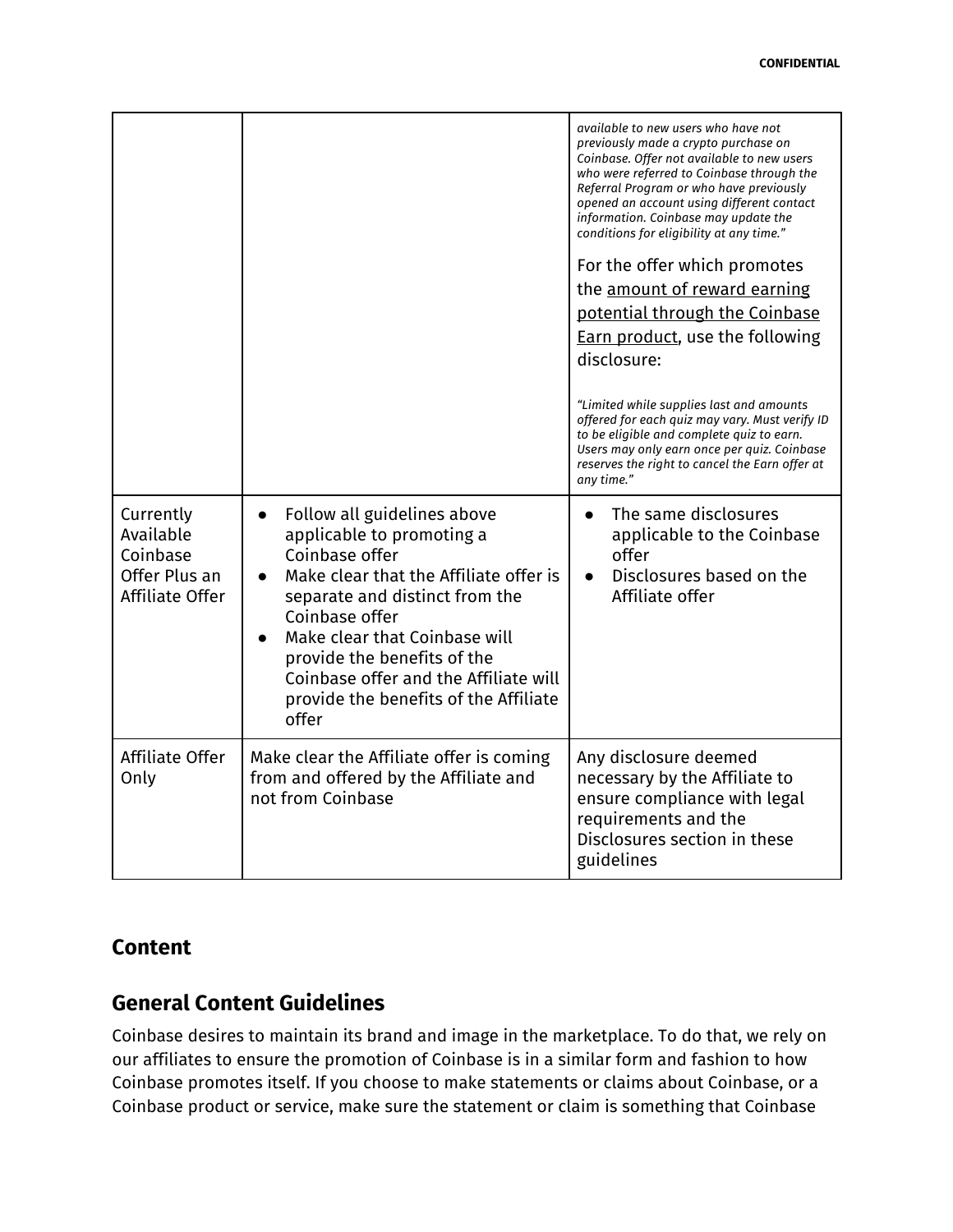has previously published and is up to date. You cannot, however, make statements or Claims about Coinbase, or its products or services, that would require proof that Coinbase itself doesn't have. If you are making an endorsement of Coinbase, your statements must reflect your honest opinions, beliefs, or experiences and must not be false, misleading, or unsupported.

In addition and to maintain our brand's integrity, you are restricted from promoting Coinbase on sites and apps that contain or reference categories related to:

- 1. adult content, pornography, weapons, graphic violence (including any violent video game images), alcohol, drugs, tragedy, transporation accidents, sensitive social issues, political in nature, or gambling;
- 2. content that is offensive, profane, hateful, threatening, harmful, defamatory, libelous, harassing, or discriminatory (whether based on race, ethnicity, creed, religion, gender, sexual orientation, physical disability, or otherwise); and/or
- 3. soliciting any unlawful behavior.

Upon Coinbase's request, you shall immediately comply with Coinbase's instructions to modify or remove published content.

## **Specific Content Guidelines**

You may wish to mention Coinbase in a consistent communication style and tone as Coinbase does. For examples of current copy for you to use in your marketing assets, please click here.

## **Brand Use Requirements**

You must comply with our trademark usage guidelines set out below when using Coinbase's trademarks, service marks, trade names, logos, fonts, names of Coinbase software, products, and services, and any other Coinbase branding elements, whether registered or unregistered (collectively, "Coinbase Marks" or "Marks") in your promotional and advertising materials.

By using our Coinbase Marks you acknowledge that: Coinbase is the sole owner of those Marks; you promise not to use the Coinbase Marks except as expressly authorized by Coinbase; and all use of the Coinbase Marks and goodwill associated with your use will inure to the benefit of Coinbase. You agree not to take any action that is in conflict with Coinbase's rights in, or ownership of its Marks, including without limitation registering any Coinbase formative trademark or domain name. Coinbase may review your use of the Coinbase Marks at any time and reserves the right to terminate, modify or require modification to any such use at any time.